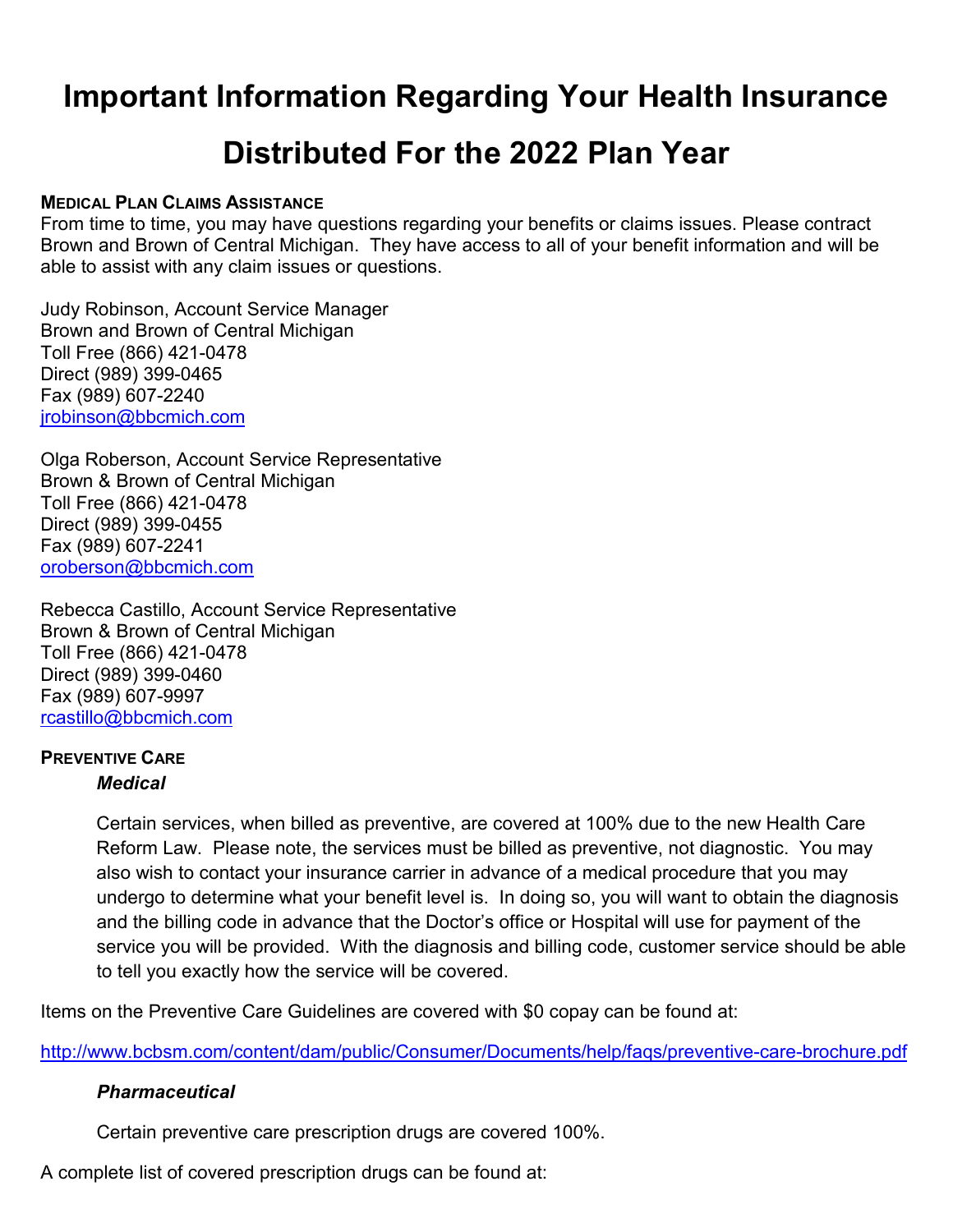[http://www.bcbsm.com/content/dam/public/Consumer/Documents/help/documents](http://www.bcbsm.com/content/dam/public/Consumer/Documents/help/documents-forms/pharmacy/preventive-drug-list.pdf)[forms/pharmacy/preventive-drug-list.pdf](http://www.bcbsm.com/content/dam/public/Consumer/Documents/help/documents-forms/pharmacy/preventive-drug-list.pdf)

#### **HEALTH INSURANCE PORTABILITY AND ACCOUNTABILITY ACT OF 1996 (HIPAA)**

The Health Insurance Portability and Accountability Act of 1996 (HIPAA) requires employer health plans to maintain the privacy of your health information and to provide you with a notice of the Plan's legal duties and privacy practices with respect to your health information.

#### **LIFETIME LIMIT NO LONGER APPLIES AND ENROLLMENT OPPORTUNITY**

The lifetime limit on the dollar value of benefits under our plan no longer applies. Individuals whose coverage ended by reason of reaching a lifetime limit under the plan are eligible to enroll in the plan. Individuals have 30 days from the date of this notice to request enrollment. For more information contact Human Resources at 989-964-4108.

#### **WOMEN'S HEALTH & CANCER RIGHTS ACT OF 1998**

"Janet's Law" requires health care benefit plans to provide certain coverage following a mastectomy. As part of this coverage, plans must also cover procedures necessary to effect reconstruction of the breast on which the mastectomy and surgery to achieve a symmetrical appearance, as well as the cost of prostheses (implants, special bras, etc.) Coverage is also provided for physical complications of all stages of mastectomy, including lymphedemas, as recommended by the attending physician of any patient receiving plan benefits in connection with the mastectomy. This coverage is subject to the same deductibles and co-insurance that apply to mastectomies under current terms.

#### **OPPORTUNITY TO ENROLL IN CONNECTION WITH EXTENSION OF DEPENDENT COVERAGE TO AGE 26**

Individuals whose coverage ended, or who were denied coverage (or were not eligible for coverage), because the availability of dependent coverage of children ended before attainment of age 26 are eligible to enroll in our plan. For more information contact Human Resources at 989- 964-4108.

#### **SPECIAL ENROLLMENT NOTICE**

If you are declining enrollment for yourself or your dependents (including your spouse) because of other health insurance or group health plan coverage, you may be able to enroll yourself and your dependents in this plan if you or your dependents lose eligibility for that other coverage (or if the employer stops contributing toward your or your dependents' other coverage). However, you must request enrollment within 30 days after your or your dependents' other coverage ends (or after the employer stops contributing toward the other coverage). In addition, if you have a new dependent as a result of marriage, birth, adoption, or placement for adoption, you may be able to enroll yourself and your dependents. However, you must request enrollment within 30 days after the marriage, birth, adoption, or placement for adoption. To request special enrollment or obtain more information, contact Human Resources at 989-964-4108.

#### **NEWBORNS' ACT DISCLOSURE NOTICE**

Group Health plans and health insurance issuers generally may not, under Federal law, restrict benefits for any hospital length of stay in connection with childbirth for the mother or newborn child to less than 48 hours following a vaginal delivery, or less than 96 hours following a cesarean section. However, Federal law generally does not prohibit the mother's or newborn's attending provider, after consulting with the mother, from discharging the mother or her newborn earlier than 48 hours (or 96 hours as applicable). In any case, plans and issuers may not, under federal law, require that a provider obtain authorization from the plan or the insurance issuer for prescribing a length of stay not in excess of 48 hours (or 96 hours).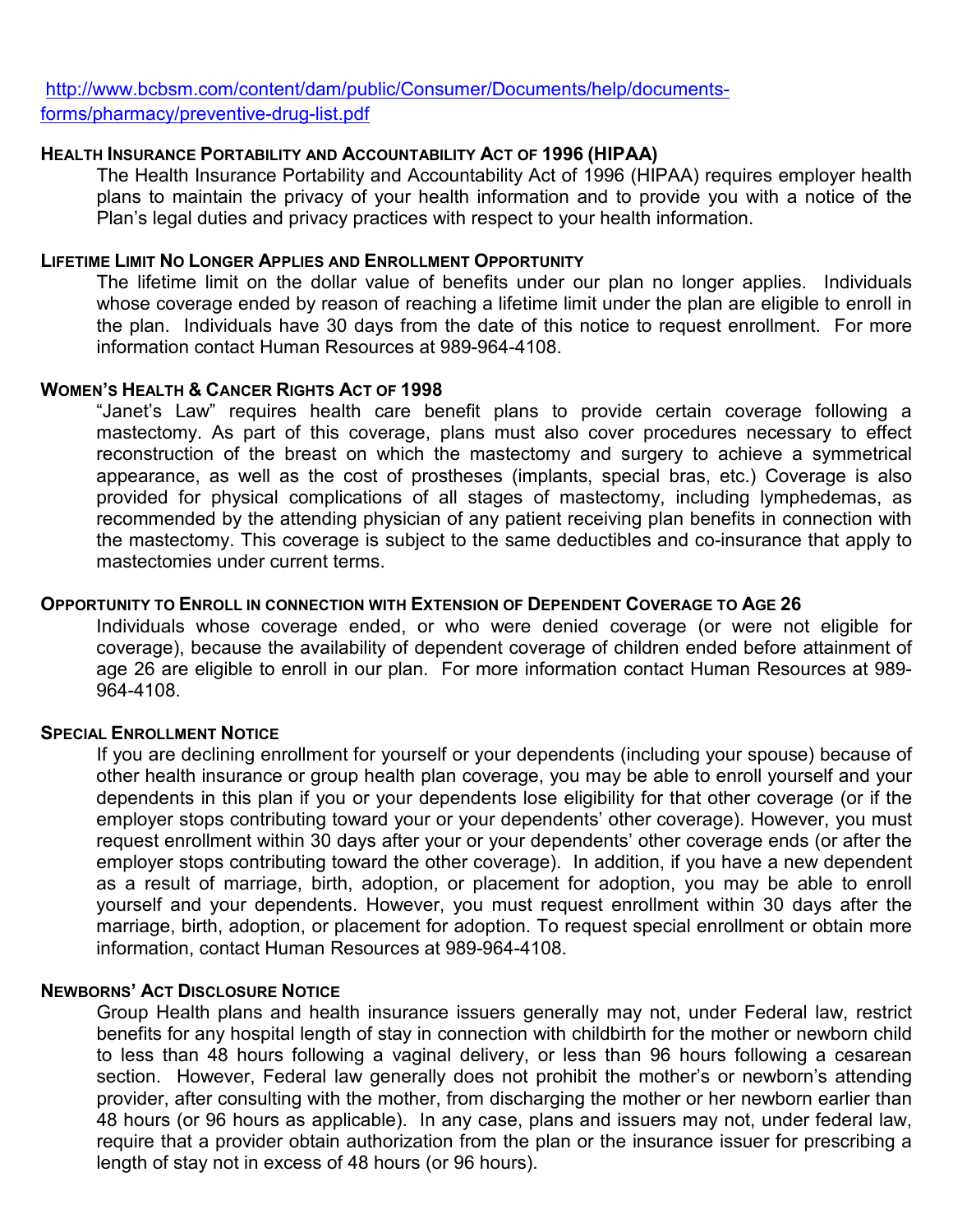#### **GENETIC INFORMATION NONDISCRIMINATION ACT OF 2008**

The Genetic Information Nondiscrimination Act of 2008 (GINA) prohibits employers and other entities covered by GINA Title II from requesting or requiring genetic information of an individual or family member of the individual, except as specifically allowed by this law. To comply with this law, we are asking that you not provide any genetic information when responding to this request for medical information. 'Genetic Information' as defined by GINA, includes an individual's family medical history, the results of an individual's or family member's genetic tests, the fact that an individual or an individual's family member sought or received genetic services, and genetic information of a fetus carried by an individual or an individual's family member or an embryo lawfully held by an individual or family member receiving assistive reproductive services.

#### **MICHELLE'S LAW**

Michelle's Law is an act that requires health plans to allow college students who take a leave of absence or reduce their class load because of illness to retain their dependent status under their parents' health plan for up to one year. Students' eligibility for dependent coverage will continue for one year (unless the student would otherwise lose eligibility within the year). To qualify for protection under Michelle's Law, the following requirements must be met: the student must be enrolled as a full-time student immediately before the leave of absence or scheduled reduction, the student must have written certification from a treating physician that the leave of absence or reduced schedule is necessary due to a severe illness or injury, and the leave or reduced schedule must have triggered the loss of student status under the health plan. If the plan sponsor changes group health plans during a medically necessary leave and the new health plan offers coverage of dependent children, the new plan will be subject to the same rules.

#### **TELL US WHEN YOU'RE MEDICARE ELIGIBLE**

Please notify Human Resources when you or your dependents become eligible for Medicare. You will need to provide Human Resources with a copy of your Medicare card. We are required to contact the insurer to inform them of your Medicare status. Federal law determines whether Medicare or the health plan pays primary. You must also contact Medicare directly to notify them that you have health care coverage through an employer group. Privacy laws prohibit anyone other than the Medicare beneficiary, or their legal guardian, to update or change Medicare records. The toll free number to contact Medicare Coordination of Benefits Contractor is 1-800-999-1118.

#### **NONDISCRIMINATION NOTICE**

Saginaw Valley State University complies with applicable Federal civil rights laws and does not discriminate on the basis of race, color, national origin, age, disability, or sex. Saginaw Valley State University does not exclude people or treat them differently because of race, color, national origin, age, disability, or sex.

Saginaw Valley State University:

• Provides free aids and services to people with disabilities to communicate effectively with us, such as:

○ Qualified sign language interpreters

○ Written information in other formats (large print, audio, accessible electronic formats, other formats)

• Provides free language services to people whose primary language is not English, such as: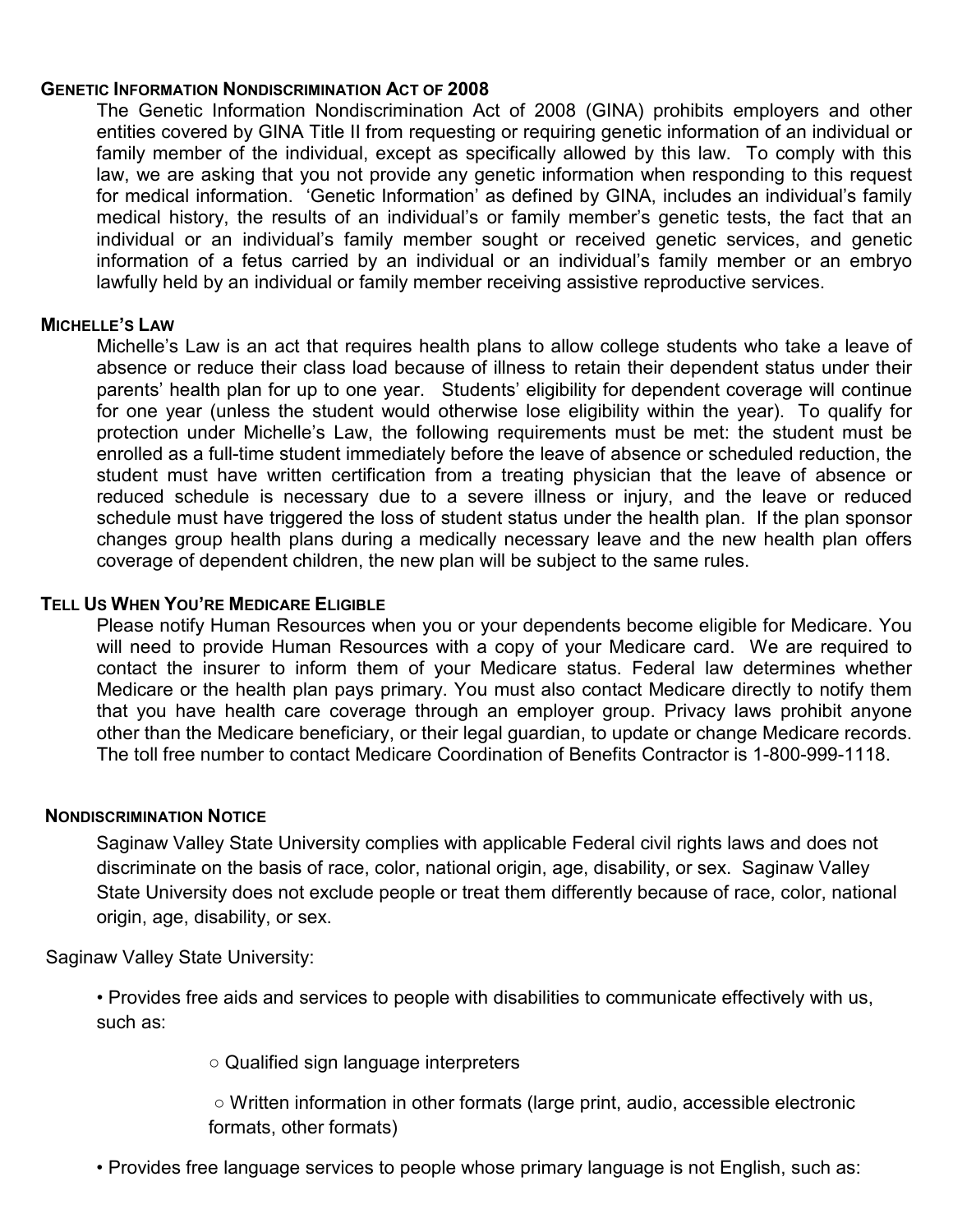○ Qualified interpreters

○ Information written in other languages

 If you need these services, contact Human Resources at 989-964-4108. If you believe that Saginaw Valley State University has failed to provide these services or discriminated in another way on the basis of race, color, national origin, age, disability, or sex, you can file a grievance with: Human Resources at 989-964-4108 or by email at hr@svsu.edu.

You can also file a civil rights complaint with the U.S. Department of Health and Human Services, Office for Civil Rights, electronically through the Office for Civil Rights Complaint Portal, available at <https://ocrportal.hhs.gov/ocr/portal/lobby.jsf> or by mail or phone at:

U.S. Department of Health and Human Services

200 Independence Avenue, SW

Room 509F, HHH Building

Washington, D.C. 20201

1-800-368-1019, 800-537-7697 (TDD)

Complaint forms are available at [http://www.hhs.gov/ocr/office/file/index.html.](http://www.hhs.gov/ocr/office/file/index.html)

### **Premium Assistance Under Medicaid and the Children's Health Insurance Program (CHIP)**

If you or your children are eligible for Medicaid or CHIP and you're eligible for health coverage from your employer,your state may have a premium assistance program that can help pay for coverage, using funds from their Medicaid orCHIP programs. If you or your children aren't eligible for Medicaid or CHIP, you won't be eligible for these premium assistance programs but you may be able to buy individual insurance coverage through the Health InsuranceMarketplace. For more information, visit **[www.healthcare.gov](http://www.healthcare.gov/)**.

If you or your dependents are already enrolled in Medicaid or CHIP and you live in a State listed below, contact yourState Medicaid or CHIP office to find out if premium assistance is available.

If you or your dependents are NOT currently enrolled in Medicaid or CHIP, and you think you or any of your dependents might be eligible for either of these programs, contact your State Medicaid or CHIP office or dial **1-877- KIDS NOW** or **[www.insurekidsnow.gov](http://www.insurekidsnow.gov/)** to find out how to apply. If you qualify, ask your state if it has a programthat might help you pay the premiums for an employersponsored plan.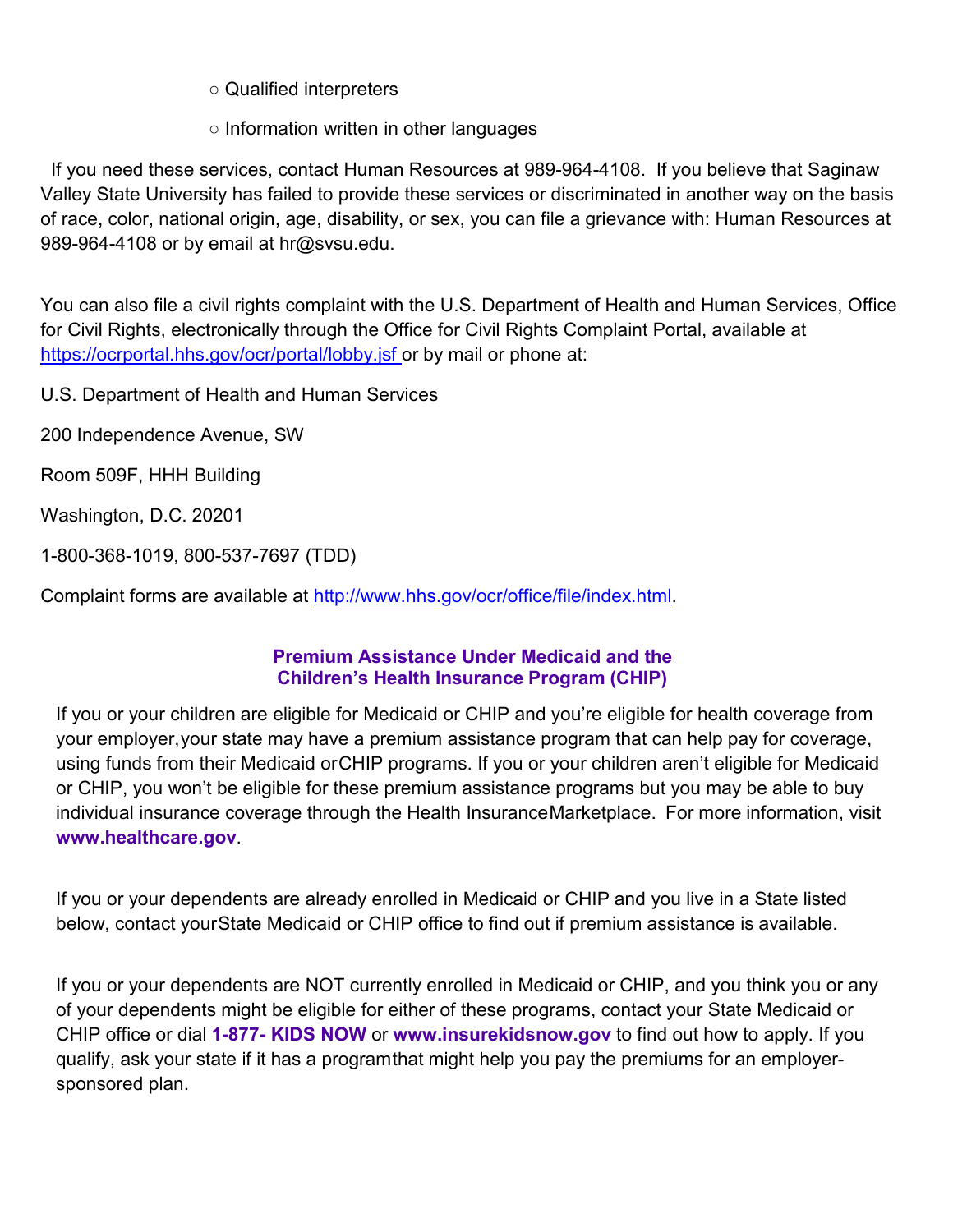If you or your dependents are eligible for premium assistance under Medicaid or CHIP, as well as eligible under youremployer plan, your employer must allow you to enroll in your employer plan if you aren't already enrolled. This is called a "special enrollment" opportunity, and **you must request coverage within 60 days of being determined eligible for premium assistance**. If you have questions about enrolling in your employer plan, contact the Department of Labor at **[www.askebsa.dol.gov](http://www.askebsa.dol.gov/)** or call **1-866-444-EBSA (3272)**.

**If you live in one of the following states, you may be eligible for assistance paying your employer healthplan premiums. The following list of states is current as of July 31, 2021. Contact your State for more information on eligibility –**

| <b>ALABAMA</b><br><b>Medicaid</b>                                                                                                                                                                                                               | <b>CALIFORNIA</b><br><b>Medicaid</b>                                                                                                                                                                                                                                                                                                                                                                                                                   |
|-------------------------------------------------------------------------------------------------------------------------------------------------------------------------------------------------------------------------------------------------|--------------------------------------------------------------------------------------------------------------------------------------------------------------------------------------------------------------------------------------------------------------------------------------------------------------------------------------------------------------------------------------------------------------------------------------------------------|
| Website:<br>http://myalhipp.com/Phone:<br>1-855-692-5447                                                                                                                                                                                        | Website:<br>Health Insurance Premium Payment (HIPP)<br>Programhttp://dhcs.ca.gov/hipp<br>Phone: 916-445-8322<br>Email: hipp@dhcs.ca.gov                                                                                                                                                                                                                                                                                                                |
| <b>ALASKA</b><br><b>Medicaid</b>                                                                                                                                                                                                                | <b>COLORADO</b> Health First Colorado (Colorado's<br>Medicaid Program) & Child Health Plan Plus (CHP+)                                                                                                                                                                                                                                                                                                                                                 |
| The AK Health Insurance Premium Payment<br>ProgramWebsite: http://myakhipp.com/<br>Phone: 1-866-251-4861<br>Email: CustomerService@MyAKHIPP.com<br>Medicaid Eligibility:<br>http://dhss.alaska.gov/dpa/Pages/medicaid/default<br>.aspx          | Health First Colorado Website:<br>https://www.healthfirstcolorado.com/<br>Health First Colorado Member Contact<br>Center:1-800-221-3943/ State Relay 711<br>CHP+: https://www.colorado.gov/pacific/hcpf/child-health-plan-plus<br>CHP+ Customer Service: 1-800-359-1991/ State Relay 711<br>Health Insurance Buy-In Program (HIBI):<br>https://www.colorado.gov/pacific/hcpf/health-insurance-<br>buy-program<br>HIBI Customer Service: 1-855-692-6442 |
| <b>ARKANSAS</b><br><b>Medicaid</b><br>Website: http://myarhipp.com/<br>Phone: 1-855-MyARHIPP (855-692-7447)                                                                                                                                     | <b>Medicaid</b><br><b>FLORIDA</b><br>Website:<br>https://www.flmedicaidtplrecovery.com/flmedicaidtplrecovery.co<br>m/ hipp/index.html<br>Phone: 1-877-357-3268                                                                                                                                                                                                                                                                                         |
| <b>GEORGIA</b><br><b>Medicaid</b><br>Website: https://medicaid.georgia.gov/health-<br>insurance-premium-payment-program-hipp<br>Phone: 678-564-1162 ext 2131                                                                                    | <b>MASSACHUSETTS</b><br><b>Medicaid and CHIP</b><br>Website: https://www.mass.gov/info-<br>details/masshealth-premium-assistance-pa<br>Phone: 1-800-862-4840                                                                                                                                                                                                                                                                                           |
| <b>Medicaid</b><br><b>INDIANA</b><br>Healthy Indiana Plan for low-income adults 19-<br>64Website: http://www.in.gov/fssa/hip/<br>Phone: 1-877-438-4479<br>All other Medicaid<br>Website:<br>https://www.in.gov/medicaid/Phone<br>1-800-457-4584 | <b>MINNESOTA</b><br><b>Medicaid</b><br>Website:<br>https://mn.gov/dhs/people-we-serve/children-and-<br>families/health-care/health-care-programs/programs-<br>and-services/other-insurance.jsp<br>Phone: 1-800-657-3739                                                                                                                                                                                                                                |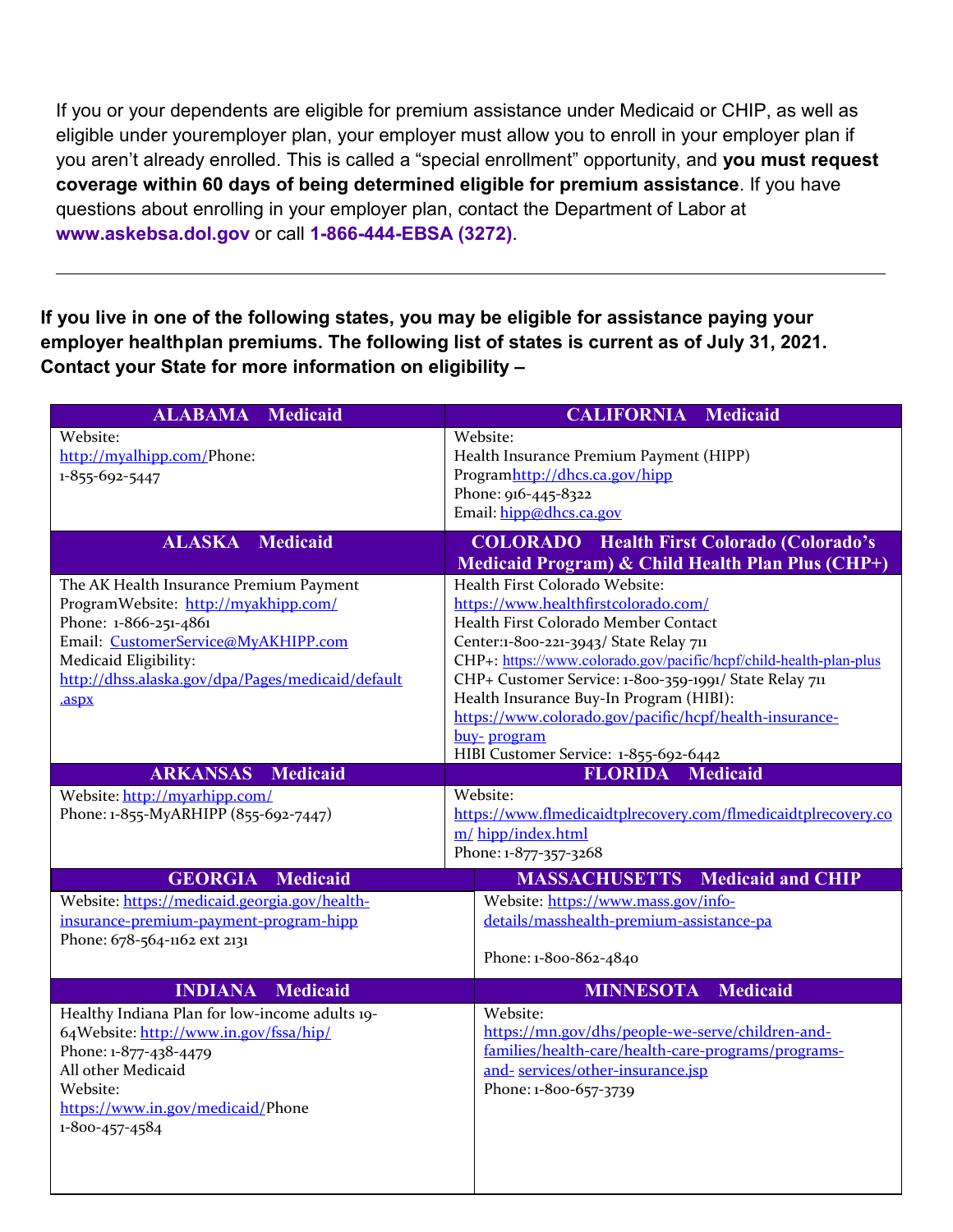|                                                                                    | <b>MISSOURI</b><br><b>Medicaid</b>                     |
|------------------------------------------------------------------------------------|--------------------------------------------------------|
| <b>IOWA</b><br><b>Medicaid and CHIP (Hawki)</b>                                    |                                                        |
| Medicaid Website:                                                                  | Website:                                               |
| https://dhs.iowa.gov/ime/members                                                   | http://www.dss.mo.gov/mhd/participants/pages/hipp.     |
| Medicaid Phone: 1-800-338-8366                                                     | $.htm$ Phone: 573-751-2005                             |
| Hawki Website:                                                                     |                                                        |
| http://dhs.iowa.gov/Hawki<br>Hawki Phone: 1-800-257-8563                           |                                                        |
| HIPP Website:                                                                      |                                                        |
| https://dhs.iowa.gov/ime/members/medicaid-a-to-z/hipp                              |                                                        |
| HIPP Phone: 1-888-346-9562                                                         |                                                        |
| <b>Medicaid</b><br><b>KANSAS</b>                                                   | <b>MONTANA</b><br><b>Medicaid</b>                      |
| Website:                                                                           | Website:                                               |
| https://www.kancare.ks.gov/Phone:                                                  | http://dphhs.mt.gov/MontanaHealthcarePrograms/HI       |
| 1-800-792-4884                                                                     | PP Phone: 1-800-694-3084                               |
| <b>KENTUCKY</b><br>Medicaid                                                        | <b>NEBRASKA</b><br><b>Medicaid</b>                     |
| Kentucky Integrated Health Insurance Premium Payment                               | Website:                                               |
| Program (KI-HIPP) Website:                                                         | http://www.ACCESSNebraska.ne.govPhone:                 |
| https://chfs.ky.gov/agencies/dms/member/Pages/kihipp.aspx<br>Phone: 1-855-459-6328 | 1-855-632-7633                                         |
| Email: KIHIPP.PROGRAM@ky.gov                                                       | Lincoln: 402-473-7000<br>Omaha: 402-595-1178           |
|                                                                                    |                                                        |
| KCHIP Website: https://kidshealth.ky.gov/Pages/index.aspx                          |                                                        |
| Phone: 1-877-524-4718                                                              |                                                        |
| Kentucky Medicaid Website: https://chfs.ky.gov                                     |                                                        |
| <b>LOUISIANA</b><br><b>Medicaid</b>                                                | <b>NEVADA</b><br><b>Medicaid</b>                       |
| Website: www.medicaid.la.gov or www.ldh.la.gov/lahipp                              | Medicaid Website:                                      |
| Phone: 1-888-342-6207 (Medicaid hotline) or 1-855-618-5488                         | http://dhcfp.nv.govMedicaid Phone:                     |
| (LaHIPP)                                                                           | 1-800-992-0900                                         |
| <b>MAINE</b><br><b>Medicaid</b>                                                    | <b>Medicaid</b><br><b>NEW HAMPSHIRE</b>                |
| <b>Enrollment Website:</b>                                                         | Website:                                               |
| https://www.maine.gov/dhhs/ofi/applications-                                       | https://www.dhhs.nh.gov/oii/hipp.htm                   |
| forms Phone: 1-800-442-6003                                                        | Phone: 603-271-5218                                    |
| TTY: Maine relay 711                                                               | Toll free number for the HIPP program: 1-800-852-3345, |
|                                                                                    | ext5218                                                |
| Private Health Insurance Premium Webpage:                                          |                                                        |
| https://www.maine.gov/dhhs/ofi/applications-                                       |                                                        |
| forms Phone: -800-977-6740.<br>TTY: Maine relay 711                                |                                                        |
|                                                                                    |                                                        |
|                                                                                    |                                                        |
|                                                                                    |                                                        |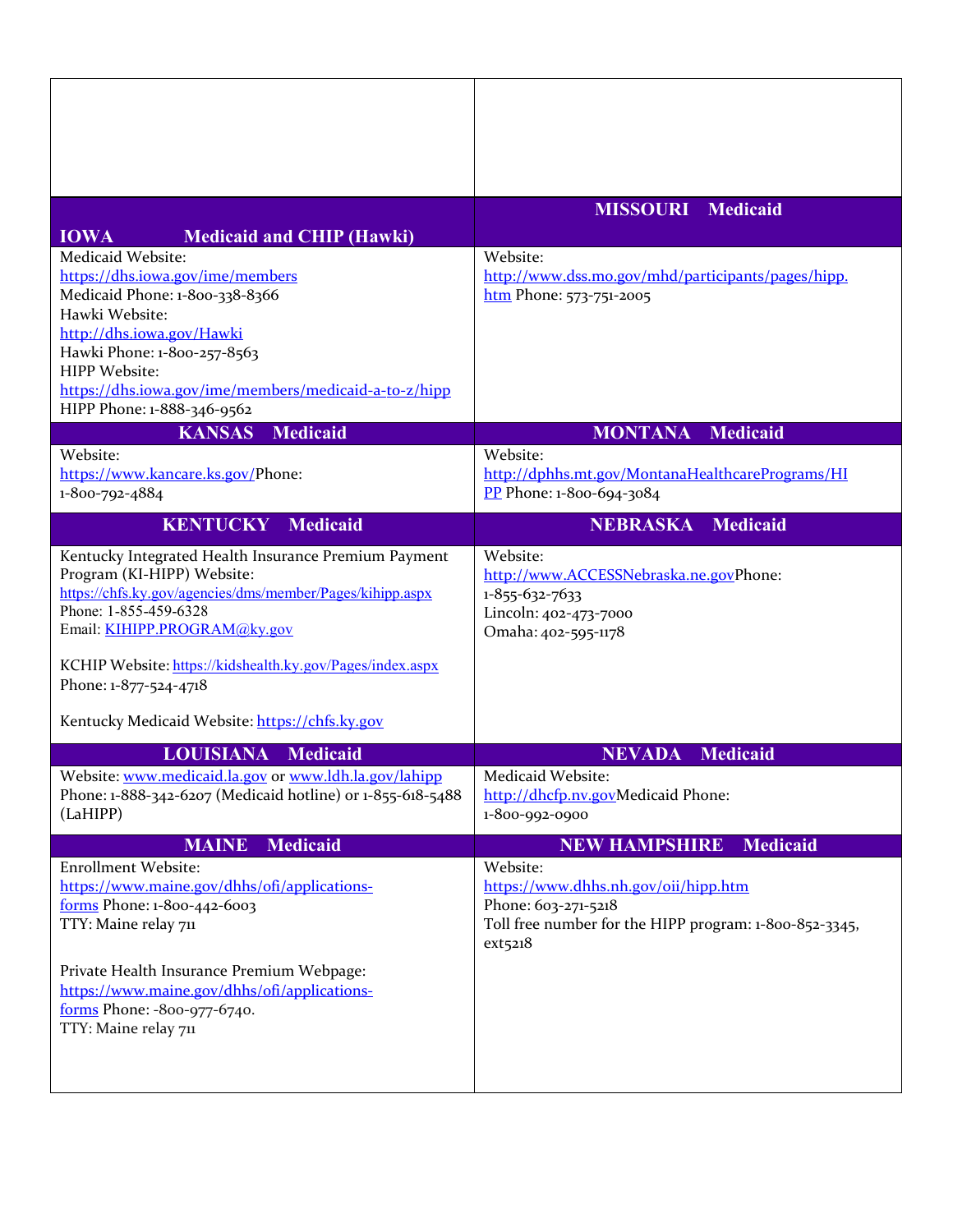| <b>NEW JERSEY</b> Medicaid and CHIP                      | <b>SOUTH DAKOTA Medicaid</b>                             |
|----------------------------------------------------------|----------------------------------------------------------|
| Medicaid Website:                                        | Website:                                                 |
| http://www.state.nj.us/humanservic                       | http://dss.sd.govPhone:                                  |
| es/dmahs/clients/medicaid/                               | 1-888-828-0059                                           |
| Medicaid Phone: 609-631-2392                             |                                                          |
| <b>CHIP Website:</b>                                     |                                                          |
| http://www.njfamilycare.org/index.htmlCHIP               |                                                          |
| Phone: 1-800-701-0710                                    |                                                          |
| <b>NEW YORK Medicaid</b>                                 | <b>TEXAS Medicaid</b>                                    |
| Website: https://www.health.ny.gov/health_care/medicaid/ | Website:                                                 |
| Phone: 1-800-541-2831                                    | http://gethipptexas.com/                                 |
|                                                          | Phone: 1-800-440-0493                                    |
| <b>NORTH CAROLINA</b><br><b>Medicaid</b>                 | <b>Medicaid and CHIP</b><br><b>UTAH</b>                  |
| Website:                                                 | Medicaid Website:                                        |
| https://medicaid.ncdhhs.gov/                             | https://medicaid.utah.gov/CHIP Website:                  |
| Phone: 919-855-4100                                      | http://health.utah.gov/chip Phone: 1-877-                |
|                                                          | 543-7669                                                 |
| <b>NORTH DAKOTA Medicaid</b>                             | <b>VERMONT Medicaid</b>                                  |
| Website:                                                 | Website:                                                 |
| http://www.nd.gov/dhs/services/medicalserv/medica        | http://www.greenmountaincare.org/                        |
| id/Phone: 1-844-854-4825                                 | Phone: 1-800-250-8427                                    |
|                                                          |                                                          |
| <b>OKLAHOMA</b> Medicaid and CHIP                        | <b>VIRGINIA</b><br><b>Medicaid and CHIP</b>              |
| Website:                                                 | Website: https://www.coverva.org/en/famis-select         |
| http://www.insureoklahoma.org                            | https://www.coverva.org/en/hipp                          |
| Phone: 1-888-365-3742                                    | Medicaid Phone: 1-800-432-5924                           |
|                                                          | CHIP Phone:<br>1-800-432-5924                            |
| <b>OREGON</b><br><b>Medicaid</b>                         | <b>WASHINGTON</b><br><b>Medicaid</b>                     |
|                                                          |                                                          |
| Website:                                                 | Website:                                                 |
| http://healthcare.oregon.gov/Pages/index.aspx            | https://www.hca.wa.gov/                                  |
| http://www.oregonhealthcare.gov/index-es.html            | Phone: 1-800-562-3022                                    |
| Phone: 1-800-699-9075                                    |                                                          |
| <b>PENNSYLVANIA</b><br><b>Medicaid</b>                   | <b>WEST VIRGINIA</b><br><b>Medicaid</b>                  |
| Website:                                                 | Website: http://mywvhipp.com/                            |
| https://www.dhs.pa.gov/providers/Providers/Pages/Medica  | Toll-free phone: 1-855-MyWVHIPP (1-855-699-8447)         |
| 1/HI PP-Program.aspx                                     |                                                          |
| Phone: 1-800-692-7462                                    |                                                          |
|                                                          |                                                          |
| <b>Medicaid and CHIP</b><br><b>RHODE ISLAND</b>          | <b>Medicaid and CHIP</b><br><b>WISCONSIN</b>             |
|                                                          |                                                          |
| Website: http://www.eohhs.ri.gov/                        | Website:                                                 |
| Phone: 1-855-697-4347, or 401-462-0311                   | https://www.dhs.wisconsin.gov/badgercareplus/p-10095.htm |
| (Direct RIte Share Line)                                 | Phone: 1-800-362-3002                                    |
| <b>SOUTH CAROLINA</b><br><b>Medicaid</b>                 | <b>WYOMING</b><br><b>Medicaid</b>                        |
| Website:                                                 | Website:                                                 |
| https://www.scdhhs.govPhone:                             | https://health.wyo.gov/healthcarefin/medicaid/programs-  |
| 1-888-549-0820                                           | and-eligibility/<br>Phone: 1-800-251-1269                |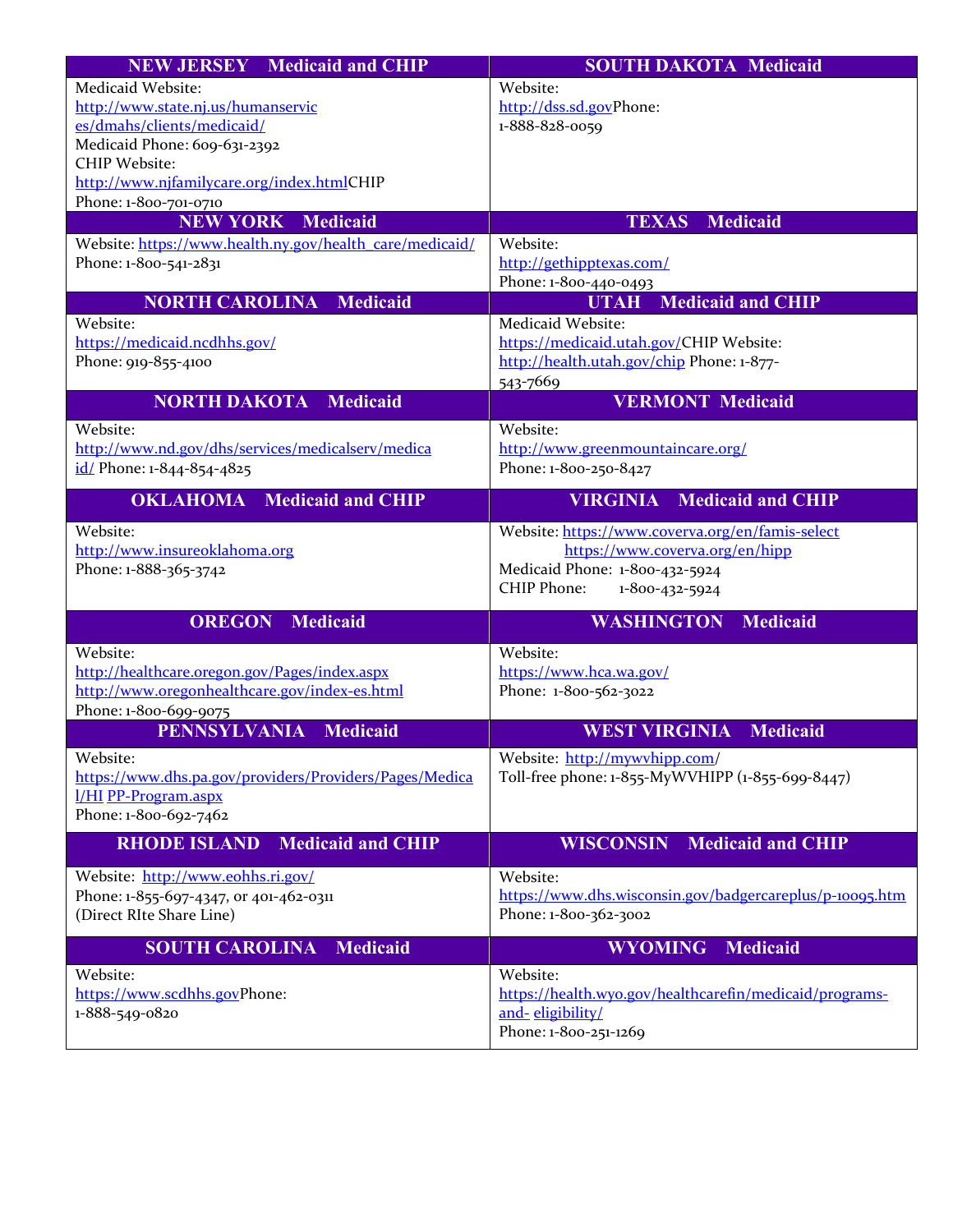To see if any other states have added a premium assistance program since July 31, 2021, or for more information onspecial enrollment rights, contact either:

U.S. Department of Labor U.S. Department of Health and Human ServicesEmployee Benefits Security Administration Centers for Medicare & Medicaid Services **[www.dol.gov/agencies/ebsa](http://www.dol.gov/agencies/ebsa) [www.cms.hhs.gov](http://www.cms.hhs.gov/)**

1-866-444-EBSA (3272) 1-877-267-2323, Menu Option 4, Ext. 615

#### **FOR ADDITIONAL INFORMATION PLEASE CONTACT HUMAN RESOURCES AT 989-964-4108.**

# Important Notice from Saginaw Valley State University About Your Prescription Drug Coverage and Medicare

Please read this notice carefully and keep it where you can find it. This notice has information about your current prescription drug coverage with Saginaw Valley State University and about your options under Medicare's prescription drug coverage. This information can help you decide whether or not you want to join a Medicare drug plan. If you are considering joining, you should compare your current coverage, including which drugs are covered at what cost, with the coverage and costs of the plans offering Medicare prescription drug coverage in your area. Information about where you can get help to make decisions about your prescription drug coverage is at the end of this notice.

There are two important things you need to know about your current coverage and Medicare's prescription drug coverage:

1. Medicare prescription drug coverage became available in 2006 to everyone with Medicare. You can get this coverage if you join a Medicare Prescription Drug Plan or join a Medicare Advantage Plan (like an HMO or PPO) that offers prescription drug coverage. All Medicare drug plans provide at least a standard level of coverage set by Medicare. Some plans may also offer more coverage for a higher monthly premium.

2. Saginaw Valley State University has determined that the prescription drug coverage offered by Blue Cross Blue Shield of Michigan, and by MESSA is, on average for all plan participants, expected to pay out as much as standard Medicare prescription drug coverage pays and is therefore considered Creditable Coverage. Because your existing coverage is Creditable Coverage, you can keep this coverage and not pay a higher premium (a penalty) if you later decide to join a Medicare drug plan.

When Can You Join A Medicare Drug Plan?

You can join a Medicare drug plan when you first become eligible for Medicare and each year from October 15th to December 7th. However, if you lose your current creditable prescription drug coverage, through no fault of your own, you will also be eligible for a two (2) month Special Enrollment Period (SEP) to join a Medicare drug plan.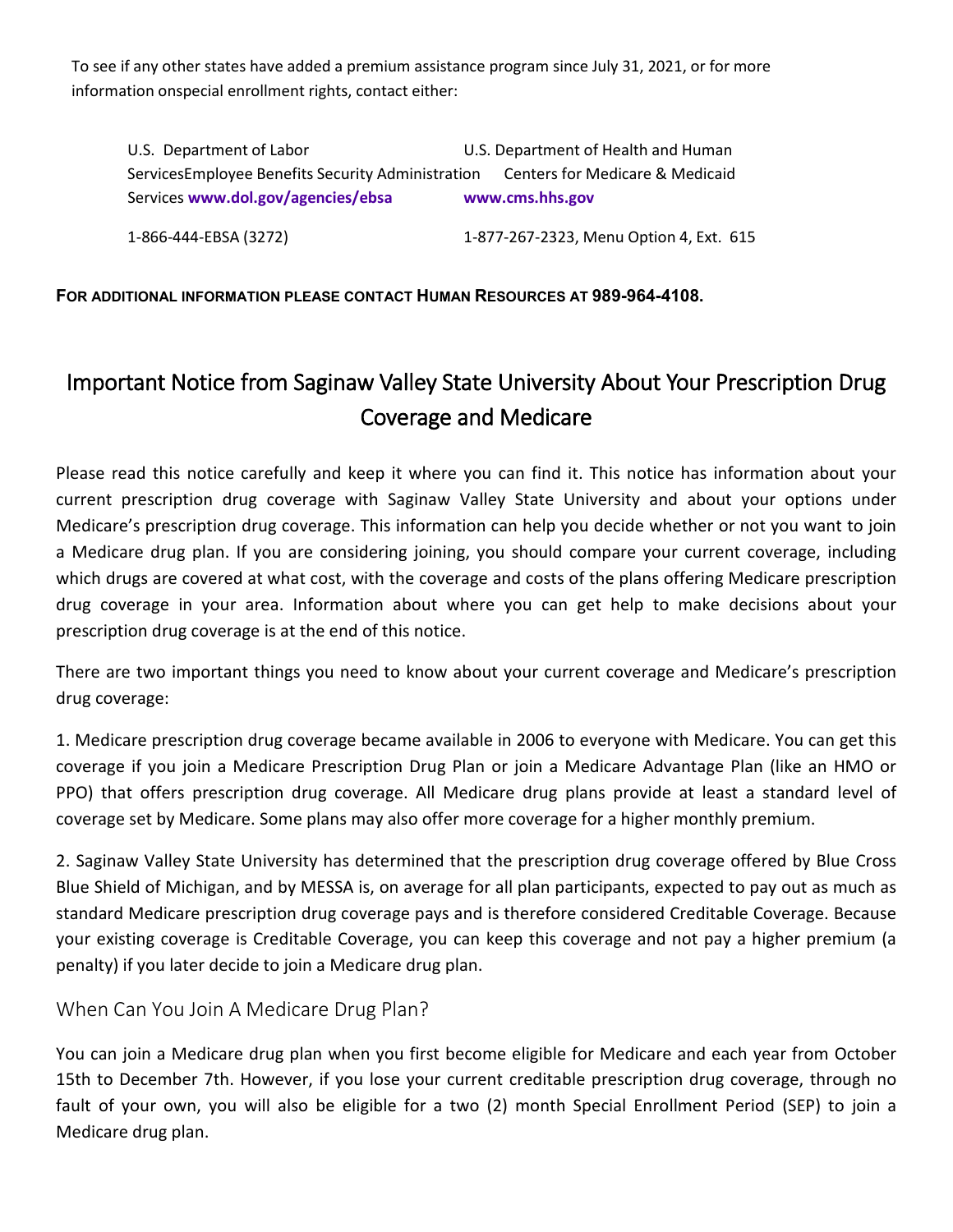# What Happens To Your Current Coverage If You Decide to Join A Medicare Drug Plan?

If you decide to join a Medicare drug plan, your current Saginaw Valley State University coverage will be affected. If an employee (the policyholder) decides to enroll in a Medicare Part D plan, coverage under the Saginaw Valley State University plan will end for the individual and all covered dependents. If a dependent decides to enroll in a Medicare Part D plan, coverage under the Saginaw Valley State University plan will end for the individual only. If you do decide to join a Medicare drug plan and drop your current Saginaw Valley State University coverage, be aware that you and your dependents will be able to get this coverage back.

## When Will You Pay A Higher Premium (Penalty) To Join A Medicare Drug Plan?

You should also know that if you drop or lose your current coverage with Saginaw Valley State University and don't join a Medicare drug plan within 63 continuous days after your current coverage ends, you may pay a higher premium (a penalty) to join a Medicare drug plan later. If you go 63 continuous days or longer without creditable prescription drug coverage, your monthly premium may go up by at least 1% of the Medicare base beneficiary premium per month for every month that you did not have that coverage. For example, if you go nineteen months without creditable coverage, your premium may consistently be at least 19% higher than the Medicare base beneficiary premium. You may have to pay this higher premium (a penalty) as long as you have Medicare prescription drug coverage. In addition, you may have to wait until the following October to join.

**For More Information About This Notice Or Your Current Prescription Drug Coverage**, contact the person listed below (or call SVSU Benefits at 989-964-7100). NOTE: You'll get this notice each year. You will also get it before the next period you can join a Medicare drug plan, and if this coverage through Saginaw Valley State University changes. You also may request a copy of this notice at any time.

# For More Information About Your Options Under Medicare Prescription Drug Coverage.

More detailed information about Medicare plans that offer prescription drug coverage is in the "Medicare & You" handbook. You'll get a copy of the handbook in the mail every year from Medicare. You may also be contacted directly by Medicare drug plans.

For more information about Medicare prescription drug coverage:

- Visi[t www.medicare.gov](http://www.medicare.gov/)
- Call your State Health Insurance Assistance Program (see the inside back cover of your copy of the "Medicare & You" handbook for their telephone number) for personalized help
- Call 1-800-MEDICARE (1-800-633-4227). TTY users should call 1-877-486-2048.

If you have limited income and resources, extra help paying for Medicare prescription drug coverage is available. For information about this extra help, visit Social Security on the web at www.socialsecurity.gov, or call them at 1-800-772-1213 (TTY 1-800-325-0778).